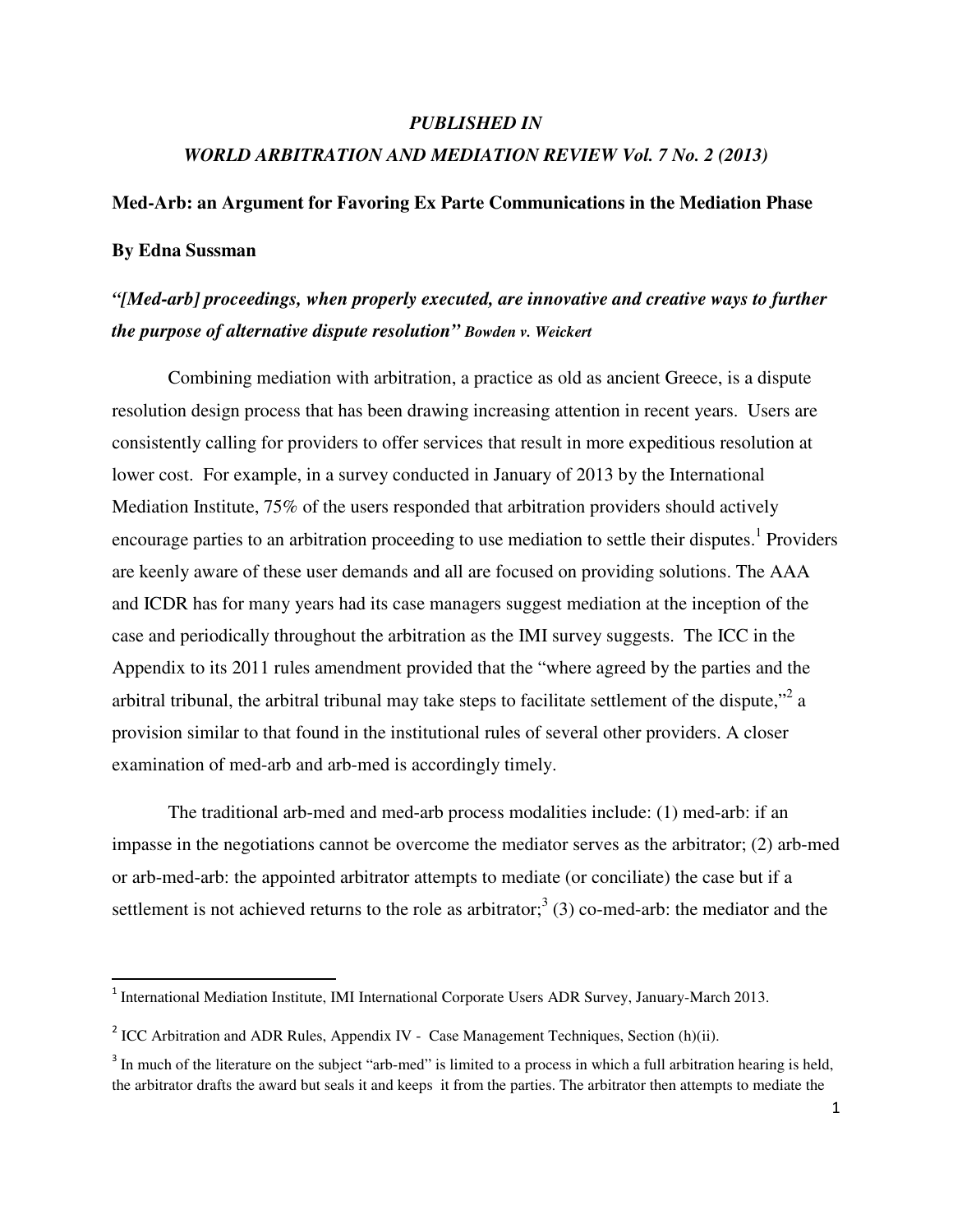arbitrator hear the parties' presentations together, but the mediator then proceeds to attempt to settle the dispute without the arbitrator, who is only called back in to enter a consent award or to serve as an arbitrator if the mediation fails; (4) MEDALOA (Mediation and Last Offer Arbitration): if the mediation fails, the mediator (now arbitrator) is presented with a proposed ruling by both parties and must decide between the two as in a baseball arbitration; (5) High-low: if the mediation fails the mediator now serving as an arbitrator must decide within the range of the final offers by the parties. Many variations of these combinations can be employed depending on the needs of the parties.

The subject of this article is the use, with the informed consent of the parties, of the same individual as both mediator and arbitrator, a mixing of roles that has drawn both supporters and critics. On larger cases the expenditure of time that must be incurred by counsel and clients for educating two neutrals, the mediator and the arbitrator, may well be appropriate and acceptable. However, when in lower value cases time and cost savings are an important objective, employing the same neutral for both roles can be the right choice. In my view, cases with a dollar value of up to \$5 million, a number within the range of many international commercial disputes, could fall into this category, as the cumulative costs by all parties of pursuing an adjudicatory resolution are often disproportional to the amount at which settlement could be achieved.

Further, the focus in this article is on an unrushed mediation close to the commencement of the dispute as distinguished from attempts by an arbitrator to serve as a facilitator of a settlement after receiving the pre-hearing submissions or at the conclusion of the hearing before an award is rendered. Such arbitrator settlement attempts late in the process tend to focus largely on an analysis of the merits of the claims with the tribunal delivering its preliminary views or, depending on the tradition, tend to be largely restricted to the role of a messenger conveying settlement terms proposed by the parties. Neither of these techniques allow for the exploration and development of the parties' interests which may be most important to fostering a settlement. Moreover, such attempts are at a juncture of the proceeding when the great bulk of the time and expense associated with the arbitration has already been expended.

l

dispute. If the mediation fails the award is issued. In this article, arb-med is used in reference to any process in which the neutral is appointed as an arbitrator before the mediation.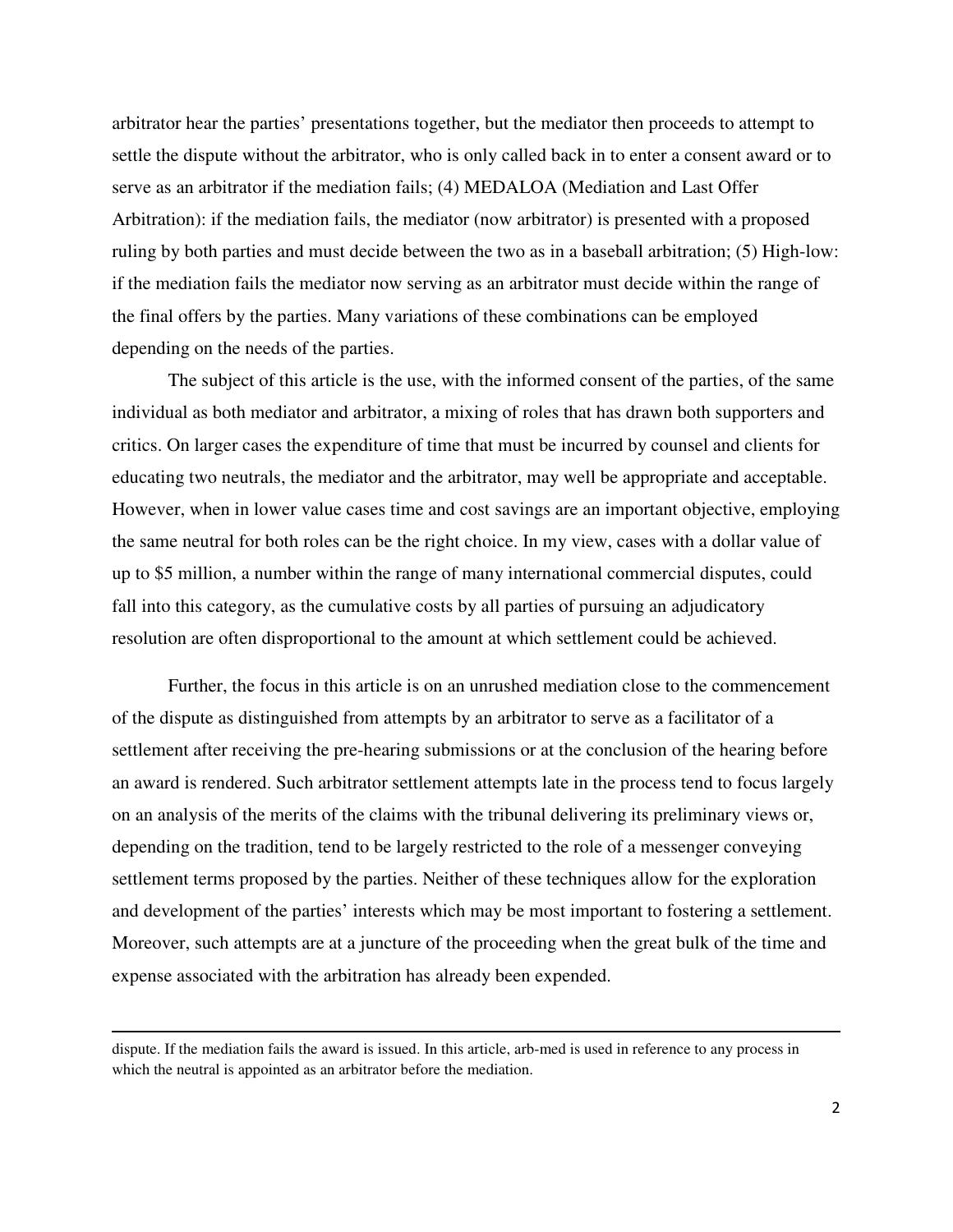### **I. Case Studies**

 $\overline{a}$ 

My own interest in med/arb and arb/med processes started years ago, initially as an academic interest. It is an intriguing, multi-faceted subject and has been discussed extensively.<sup>4</sup> However, in the last year my interest grew beyond the academic as I found the flexibility of the process immensely useful to enabling the parties to achieve the resolution they needed. The three situations I encountered in the past year in which a combination of mediation and arbitration were involved are instructive as a backdrop to a review of the most salient process issue with respect to med-arb and arb-med: should *ex parte* communications be allowed in the mediation phase?

**Case #1.** A mediation, under the aegis of an arbitral institution, was commenced to resolve a U.S. court litigation in which the plaintiff charged the defendant, its former manufacturing sourcing agent in China, with producing products that infringed on its intellectual property rights and with exporting those products from China to its customers in the United States. The defendant denied the charges. It became apparent during the preliminary call with counsel to organize the mediation that there could be no successful mediation without an arbitral award that could be enforced in China. A mediation settlement agreement, just another contract, would simply not suffice. Since it appears that an arbitrator cannot be appointed if there is no longer a dispute under the law of many jurisdictions, the process had to be modified so that an award could be issued if the mediation were successful.<sup>5</sup>

 I suggested that the parties consider changing the process to an arb-med-arb and begin by appointing me as the arbitrator before the mediation so that if the dispute were resolved in the mediation, I could enter the consent award. The parties accepted the suggestion. I drafted a carefully phrased informed consent form for execution by the parties. In light of the manner in which this process arose, I suggested and provided that the parties had unfettered discretion to

<sup>4</sup> See e.g. Edna Sussman, *Combinations and Permutations of Arbitration and Mediation: Issues and Solutions,* in ADR in Business, editor, Arnold Ingen-Housz (Kluwer Publisher) 2010, and sources cited therein.

<sup>5</sup> *See* Sussman, *supra* fn. 4, for a discussion of the enforceability of mediation settlement agreements and the need to have the arbitrator appointed before the dispute is resolved if a consent award is to be enforceable under the New York Convention.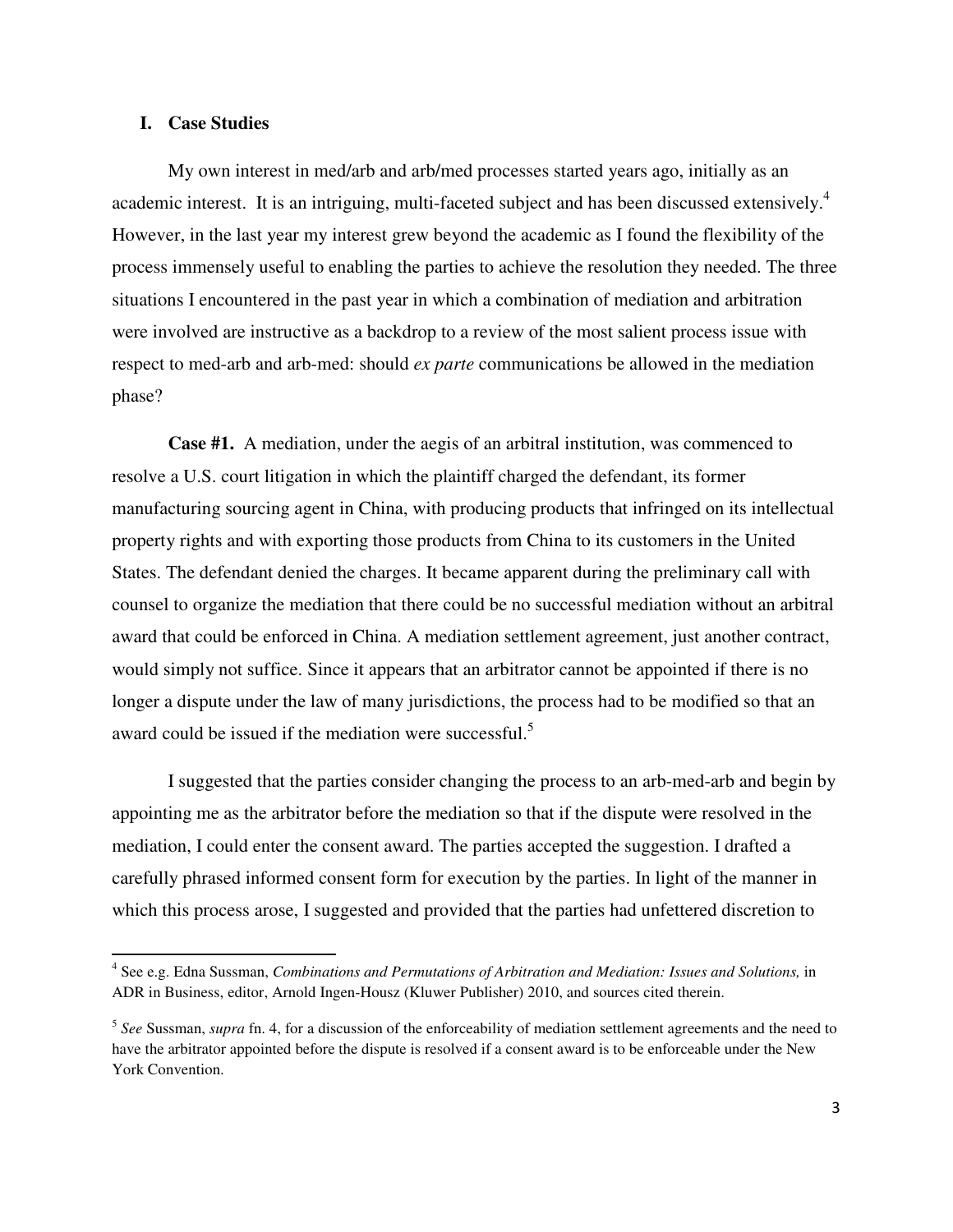require the appointment of a different arbitrator if the matter did not resolve in the mediation. Following a two day mediation, the dispute was settled and a consent award was available which could be enforced under the New York Convention and so protect the plaintiff in China.

**Case #2:** An ex-employee was charged by his prior employer with stealing a sophisticated, web-based platform that provides information essential to an industry group. The ex-employee denied the allegation and claimed that he had independently developed a similar business with his own algorithms and web based platform. Following a lengthy negotiation session lasting late into the night, the parties agreed that the ex-employee would remove from his web platform any pages that were "confusingly similar" to those of his ex-employer and that the ex-employee would be blocked for a period of one year from approaching 100 of his exemployer's customers. I agreed that I would continue as the decision maker to compare the web platforms delivered to me on a confidential basis, identify any that were confusingly similar and direct the employee as to any changes required. I also agreed to be the keeper of the confidential list of 100 customers for verification by the ex-employee. This case presented a situation in which the mediation was only capable of being successfully concluded by having the mediator act as a decision maker on the final issues.

**Case # 3.** The contract, a California contract where this kind of provision is quite frequently utilized, specifically provided for mediation and for the mediator to continue and serve as the arbitrator if the case did not settle in mediation. The contract left it to the mediator's discretion to decide if he or she would continue as the arbitrator for the case if it did not settle in the mediation phase. The claim was by the attorney in a qui tam case for attorney's fees asserted to be owed by the relator. I was particularly sensitive to considering how the process should be designed since pursuant to the contract terms I could serve as the arbitrator. Ultimately I did not find myself doing anything differently because of this potential additional role, although I did ask the parties to sign a consent form with respect to this mixed process, even though it was called for in their contract. As the day progressed, we met in joint sessions, we met in caucuses separately, each party presented its view of the facts, argued the law, vented their frustration, and allowed me to explore their interests and test their legal and factual conclusions. With some follow up after the mediation session, the case settled.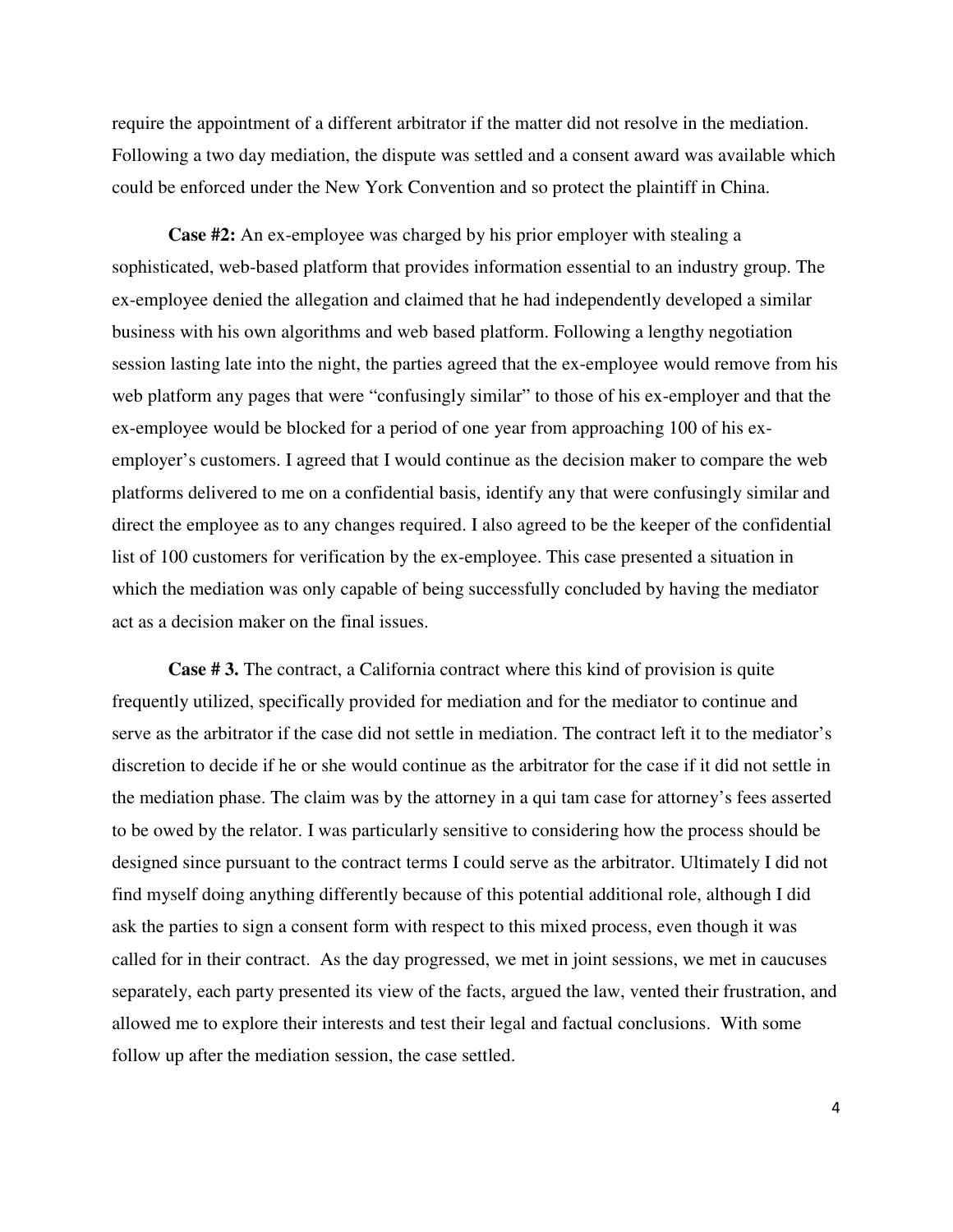#### **II. Ex Parte Communications**

 $\overline{a}$ 

In the abundant literature on med-arb and arb–med, there are those who take the position that arbitration and mediation should not be mixed because mixing the two taints both processes. Others support mixing the processes but suggest various strictures to protect against perceived difficulties raised by combining the two.

The most troublesome issue discussed with respect to a mixed arb-med and med-arb process is the concern that if the mediation phase is conducted with *ex parte* communications, i.e. caucus sessions by the mediator with only one party or only one side of the dispute at a time, due process and natural justice issues are implicated. The parties will not know what has been said to the mediator/arbitrator and the arbitrator may be influenced in making the decision by information that may be false and/or prejudicial as to which the opposing party is not informed or given an opportunity to respond.

In order to address this concern about a combined mediation and arbitration process, it has been suggested that there be no caucus sessions and thus no *ex parte* communications in the course of the mediation where the same neutral may serve as an arbitrator.<sup>6</sup> Indeed, although CEDR's Centre for Effective Dispute Resolution (CEDR) Commission on Settlement in International Arbitration recommended that *ex parte* communications by the neutral be allowed as long as such practice would not render the award unenforceable and offered guidance for the conduct of such communications,<sup>7</sup> CEDR's final rule for the Facilitation of Settlement in International Arbitration provides that the arbitrator shall not meet separately with the parties or obtain information that is not shared with the other parties.<sup>8</sup>

This approach is certainly the safer course, but is it the right answer? There are practitioners who believe that all mediations should be conducted only in joint session and that this is the best way to ensure party self-determination.<sup>9</sup> However, that view is disputed by many

<sup>&</sup>lt;sup>6</sup> See e.g. Gabrielle Kaufmann-Kohler, 'When Arbitrators Facilitate Settlement: Towards a Transnational Standard,'

Arbitration International (2009).<br><sup>7</sup> CEDR Commission on Settlement in International Arbitration, Final Report of the Commission, 9 Nov. 2009. <sup>8</sup> Rule 2, CEDR Rules for the Facilitation of Settlement in International Arbitration (2009);

<sup>&</sup>lt;sup>9</sup> See. e.g. Gary Friedman & Jack Himmelstein, Challenging Conflict: Mediation Through Understanding,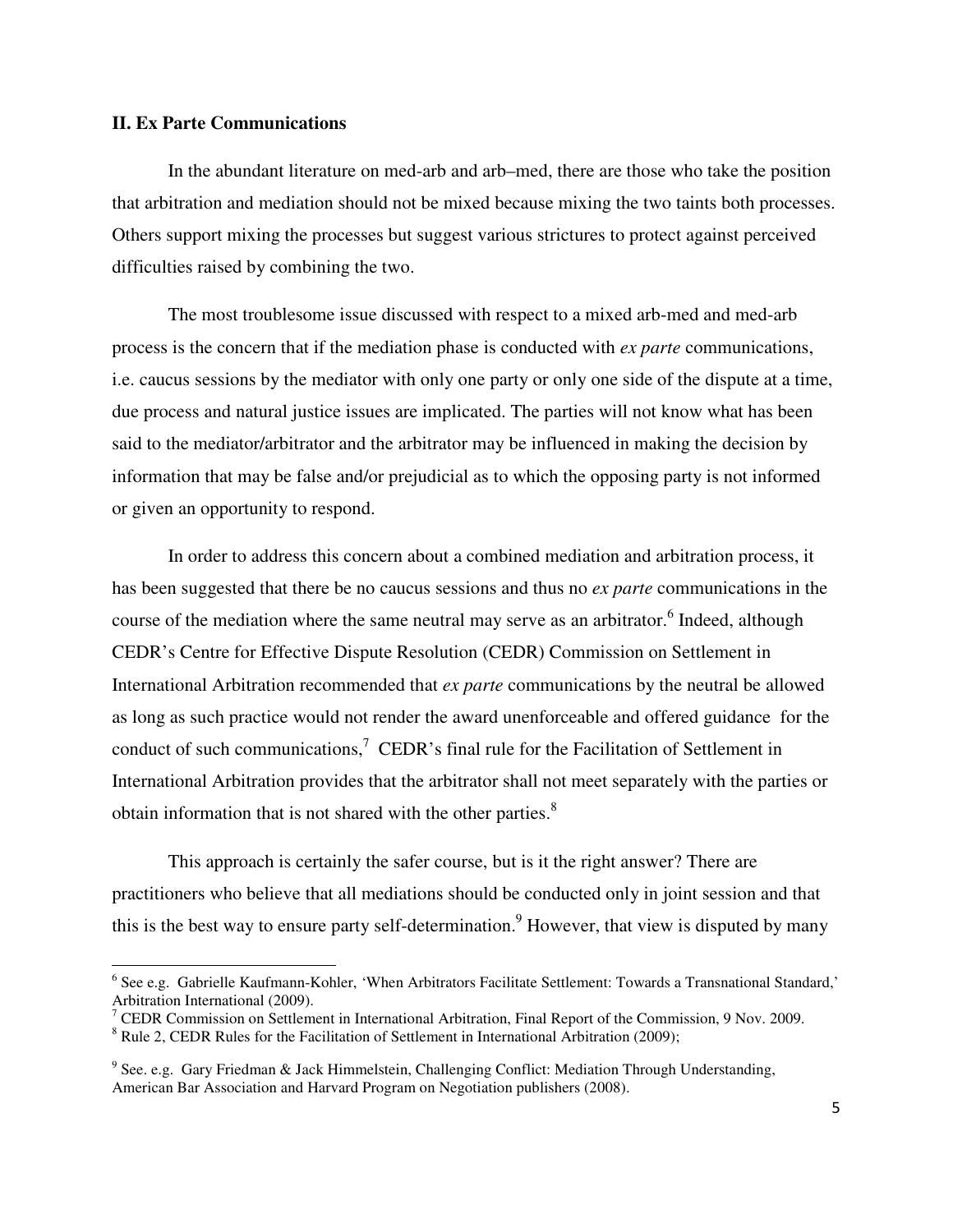mediators. Some arbitral institutions have adopted the opposite position and, not only is the arbitrator encouraged to attempt to conciliate the dispute, but the arbitrator is expressly permitted to engage in *ex parte* communications with the parties. In my view in commercial, business-tobusiness, cases (rather than disputes such as family, community or other disputes where personal issues are dominant) there is often significant utility to having the opportunity to speak separately with the parties to explore all aspects of the mediation and that foregoing this opportunity would impinge upon the efficacy of the mediation.

Accordingly, the question that must be answered is whether the conduct of *ex parte* sessions exposes the parties to a significant risk to their detriment that the mediator now sitting as an arbitrator will have heard and will be influenced by discussions to which they were not privy. I consider this question from the perspective of the three principal elements that are discussed with parties in a mediation as the underpinning for consideration of possible settlement terms: the facts, the law, and the parties' interests.

 In none of the three med-arb cases discussed above in which I was involved did the parties share any facts related to the merits of the dispute that they were not willing to share with the other party. In fact, in my experience, in virtually all mediations, when the parties are asked if the facts they described from their perspective can be shared with the other party, they welcome the opportunity. There would be no point to the mediation process if the parties were to withhold facts that they believed to be useful to them. It is only on rare occasions that parties choose to withhold facts material to the merits of the dispute, generally in the belief that to present those facts at a later juncture (perhaps sprung on a witness at a deposition or in cross examination at a hearing) would be more advantageous strategically, even though they recognize this approach can doom the mediation. Thus the concern that there will be facts material to the merits of the controversy asserted in an *ex parte* context with no opportunity to rebut is, in fact, a relatively rare occurrence.

Similarly, in none of the three med- arb cases in which I was involved in the last year did the parties share any legal arguments with me that they were not willing to share with the other party. Again, in practice, this is typical as in virtually all mediations the parties present their legal arguments as forcefully as possible to the opposing parties so as to persuade them as to the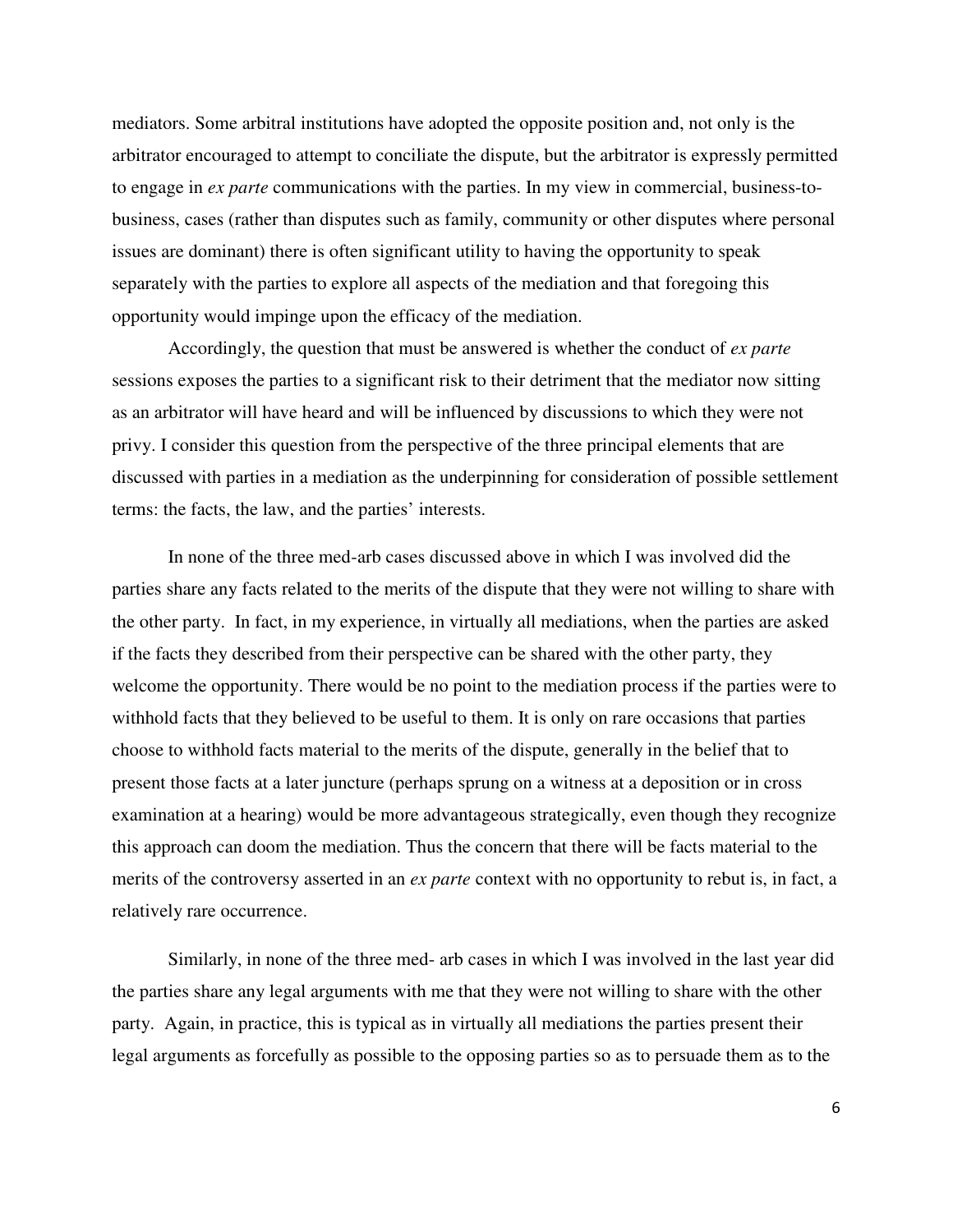merits of the case and to drive the settlement terms to their settlement zone. There is little reason to be concerned that the mediator/arbitrator will hear legal arguments that the opposing party will not have an opportunity to rebut.

However, with respect to the parties' "interests," facts unrelated to the merits of the case but highly relevant to why a party might want to settle the dispute and how the party values the claim, a different mindset prevails. Those are not shared, at least not initially, and often not at all. Part of the mediator's job is to explore those interests, assist in identifying additional interests and help the parties decide if sharing those interests would advance their settlement objectives. The exploration of these interests, facts extraneous to the merits of the case, can be the most significant factors in driving settlement.

There are certain interests which are common to all disputes. A settlement, especially if achieved early in the process, presents the benefit of a more expeditious and less costly resolution, reduced imposition on the parties' time and, significantly, the preservation of control over the outcome. Additional interests can vary tremendously. While occasionally it is a continuing business relationship, an area of mutual interest that is easy to develop, many cases do not have such a motivator for settlement. However, a myriad other concerns can be crucial to the settlement posture. For example, there are other similar disputes on the horizon which could be impacted and must be considered, one party is in the midst of trying to sell the company and must resolve the dispute in order to complete the sale, there are reputational risks to continuing with the dispute, the respondent is in troubled financial circumstances and simply cannot pay, the claimant has an interest in a speedy cash recovery to invest in a new product, the central witness is no longer employed by the company and may not be a friendly witness, there is an interest in resolving the dispute within the existing fiscal cycle or the next fiscal cycle, there is a reluctance to call necessary third party witnesses, the business relationship between the parties is absolutely crucial to one of the parties. The interests that may surface are as infinite as the circumstances of the cases.

However, rarely do those interests relate directly to an evaluation of the merits of the case. While they are of great significance in helping the parties assess the benefits of a settlement, they are generally not relevant to any decision on the merits to be made by the

7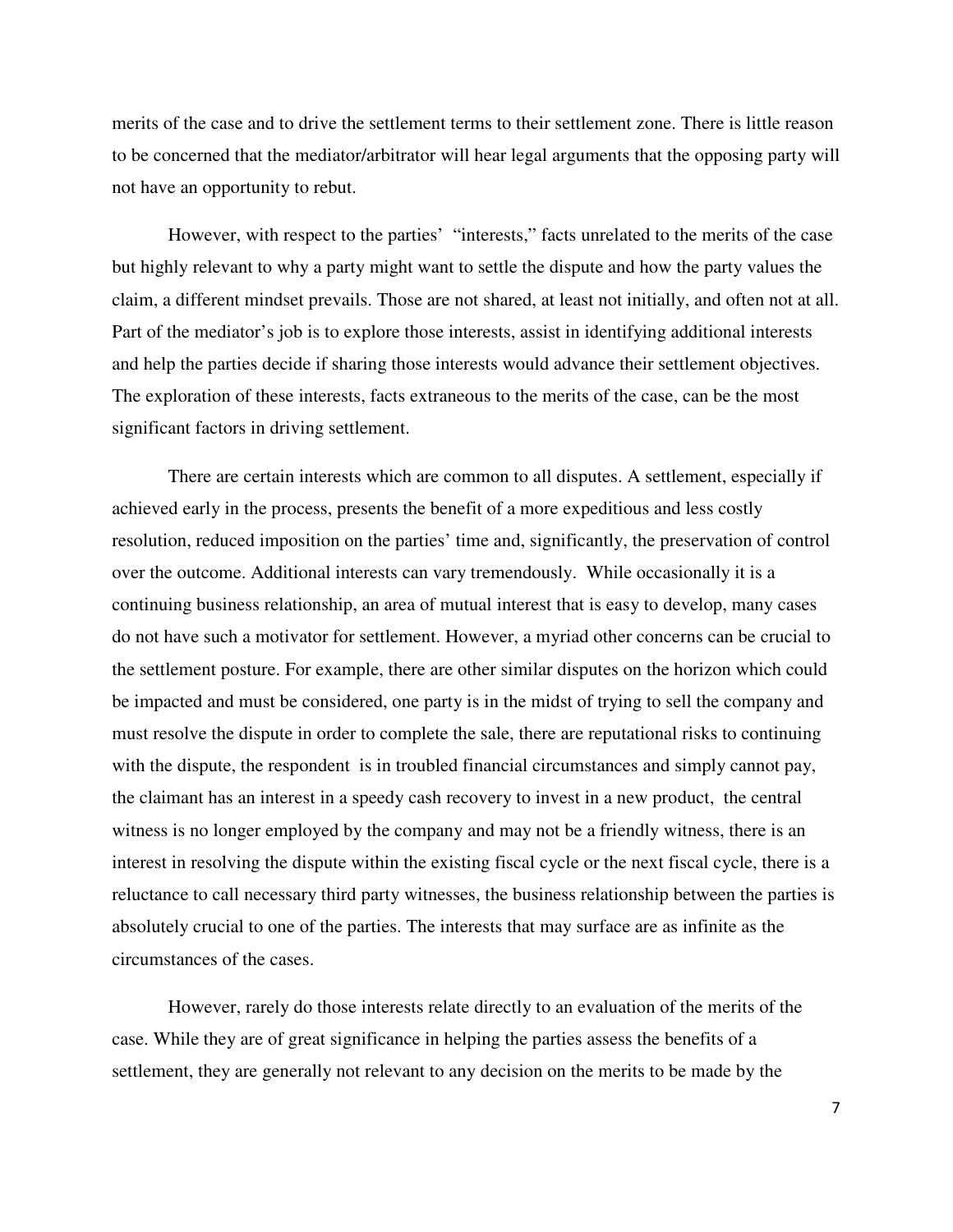arbitrator if the mediation fails. Thus the interests expressed to the neutral on an *ex parte* basis are generally not material to the merits of the dispute.

Given the conclusion that it is rare for anything to be disclosed that bears directly on the merits of the dispute that is not shared with all parties even where *ex parte* communications are allowed, it would seem that rather than barring such communications in all cases because of the risk that it might be a problem in a few, a better solution would be to allow the parties to design their own process in the med-arb agreement.

The parties can follow the Hong Kong model in which the arbitrator can mediate but if the case does not settle in mediation the arbitrator "must disclose to all other parties as much of that information as the arbitrator considers is material to the arbitral proceedings."<sup>10</sup> Or the parties can adopt the Chinese model which prohibits the use in the arbitration of any opinion, view or statement from the mediation.<sup>11</sup> If the parties want to maintain even more control, the med-arb agreement can provide that any party can choose to opt out of the med-arb commitment and require the appointment of another neutral to serve as the arbitrator if the mediation fails.<sup>12</sup>

 $\overline{a}$ 

<sup>&</sup>lt;sup>10</sup> Hong Kong Arbitration Ordinance ( Cap 609) Section 33 (2011).

<sup>11</sup> CIETAC Arbitration Rues Article 45(9) (2012). *See also*, Gabrielle Kaufmann-Kohler and Fan Kun, *Integrating Mediation into Arbitration: Why it works in China,* Journal of International Arbitration 25(4) 479 at 490 (2008).

 $12$  Although it should be noted that while allowing this opt-out increases party self-determination and reduces the arguably coercive impact of mediating with the prospective arbitrator, it may also reduce the chances of a successful mediation outcome. Studies support the notion that a settlement is more likely to be achieved if the same neutral serves as both the mediator and the arbitrator in a med-arb process. Where the mediator was to serve as the arbitrator disputants were found to be more conciliatory and made more new proposals and trended towards more concession making. McGillicuddy, Welton and Pruitt, *Third-party Intervention: A Field Experiment Comparing Three Different Models,* Journal of Personality and Social Psychology, Vol. 53, No 1, 104-112 (1987). Accord, Pruitt, *Process and Outcome in Community Mediation*, Negotiation Journal October 1995 ( in same neutral med –arb, as compared to different neutral med-arb and a straight mediation, the process went "more smoothly" and the parties offered more "creative problem solving"). These results also counter the argument against med-arb that the med-arb mediation process will not be effective because the parties will be less forthcoming with the neutral and will be inclined to use the session to persuade the neutral they are right in preparation for the arbitration phase. While there may be some truth to that assertion, these studies demonstrate that this effect is trumped by countervailing motivations, likely a desire not to lose control of the outcome.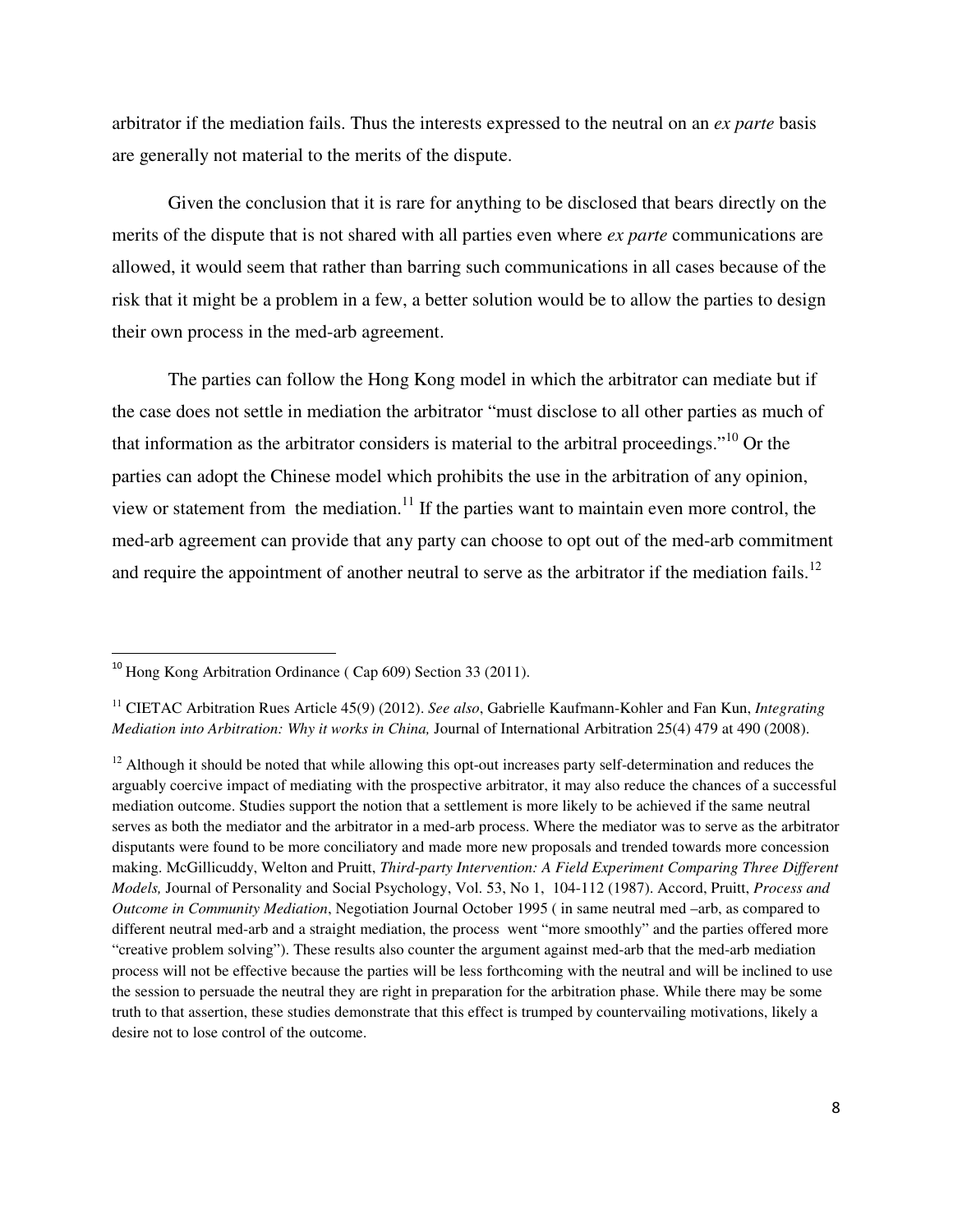It is the unique ability of the parties to design their own process that is the special advantage of pursuing dispute resolution outside the courts. Med-arb and arb–med is an area in which this freedom to craft the process provides an avenue for realizing user objectives of reducing time and cost.

### **III. A Few Cautionary Notes**

Mixing the arbitration and mediation process is not without its risks and care must be taken to select an appropriate neutral, make sure that the parties are fully informed and execute a detailed written consent, and that counsel conduct a careful review of the law both in the seat of the arbitration and in the jurisdictions where enforcement might be sought.

#### *A. The right neutral*

 Arbitration and mediation are two completely different dispute resolution modalities. In arbitration the arbitrator is charged with managing the proceeding efficiently, providing a fair opportunity to each side to present its case and analyzing the facts and the law based on the evidence to arrive at the ultimate award. The mediator is charged with working with the parties to design a process likely to lead to a settlement, review the parties' interests, delve into their motivations, explore the strengths and weaknesses of the respective positions legal and factual, assist in developing workable solutions and help parties overcome psychological barriers to settlement. In short, the mediator's role requires use of many of the skills of a psychologist, while the arbitrator's role requires use of many of the skills of a judge.

The trainings offered for each discipline bear little resemblance to one another. For example, a good deal of attention is devoted in arbitration training to how to run an efficient process and manage panel dynamics while in mediation training significant attention is devoted to what to do if the parties are at an impasse. The successful mediator and successful arbitrator utilize a completely different skill set in each role. Not every arbitrator is qualified to be a good mediator and not every mediator is qualified to be a good arbitrator. In selecting the neutral, it is important to consider the qualifications of the neutral for each role and to select someone with a strong reputation for integrity who the parties can trust and respect to handle appropriately the special challenges associated with combining the roles of mediator and arbitrator.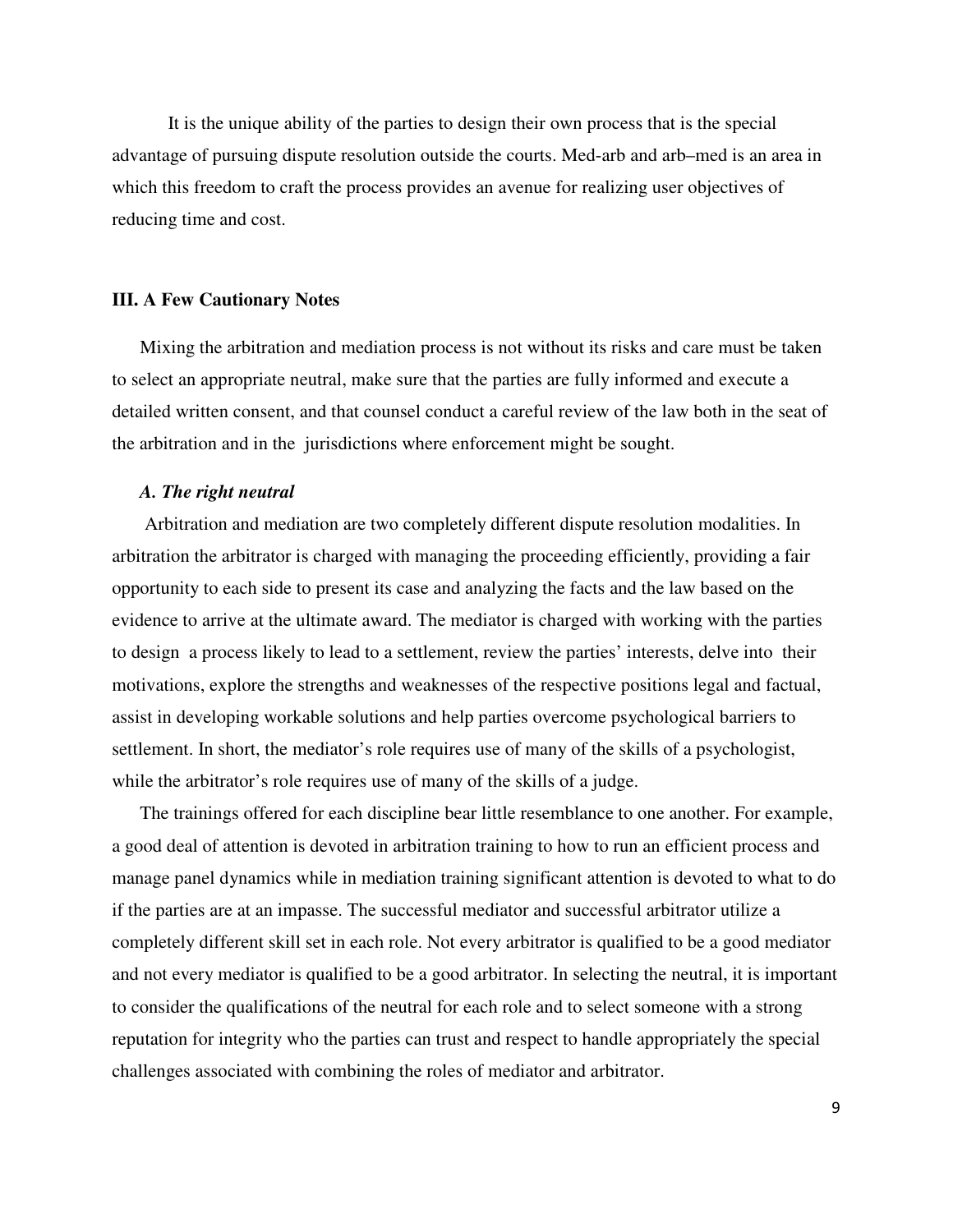## *B. Informed consent*

 As discussed below, informed consent is essential to the process if any award that has to be rendered is to be enforced. The informed consent form should be in writing, executed by the parties and by their counsel, and consideration should be given to including, as may be appropriate in the particular case, provisions which accomplish the following:

- Describe the process with some specificity
- Discuss that the process cannot proceed as a hybrid of mediation and arbitration without consent
- Waive the right to move to vacate or oppose confirmation or to challenge the arbitrator based on service as both mediator and arbitrator
- Describe whether there will be *ex parte* communications and if so waive the right to move to vacate or oppose confirmation or to challenge the arbitrator based on *ex parte* communications
- Describe how information obtained from *ex parte* communications is to be handled- will they be disclosed? will the neutral ignore them?
- Acknowledge that information received *ex parte* may be false and/or may influence the neutral, perhaps unconsciously
- Confirm that the clients discussed the process and the special issues it raises with their attorneys
- Confirm that there is no liability for the neutral for acting in the mixed roles
- Determine whether or not the parties each have discretion to require a different neutral if the matter does not settle in the mediation phase
- Confirm that the neutral can step down if he or she no longer feels impartial
- Sign off by the attorneys confirming that they have discussed the unusual aspects of the med-arb process with their clients
- Confirmation by the parties that they are fully informed and wish to proceed with this process design.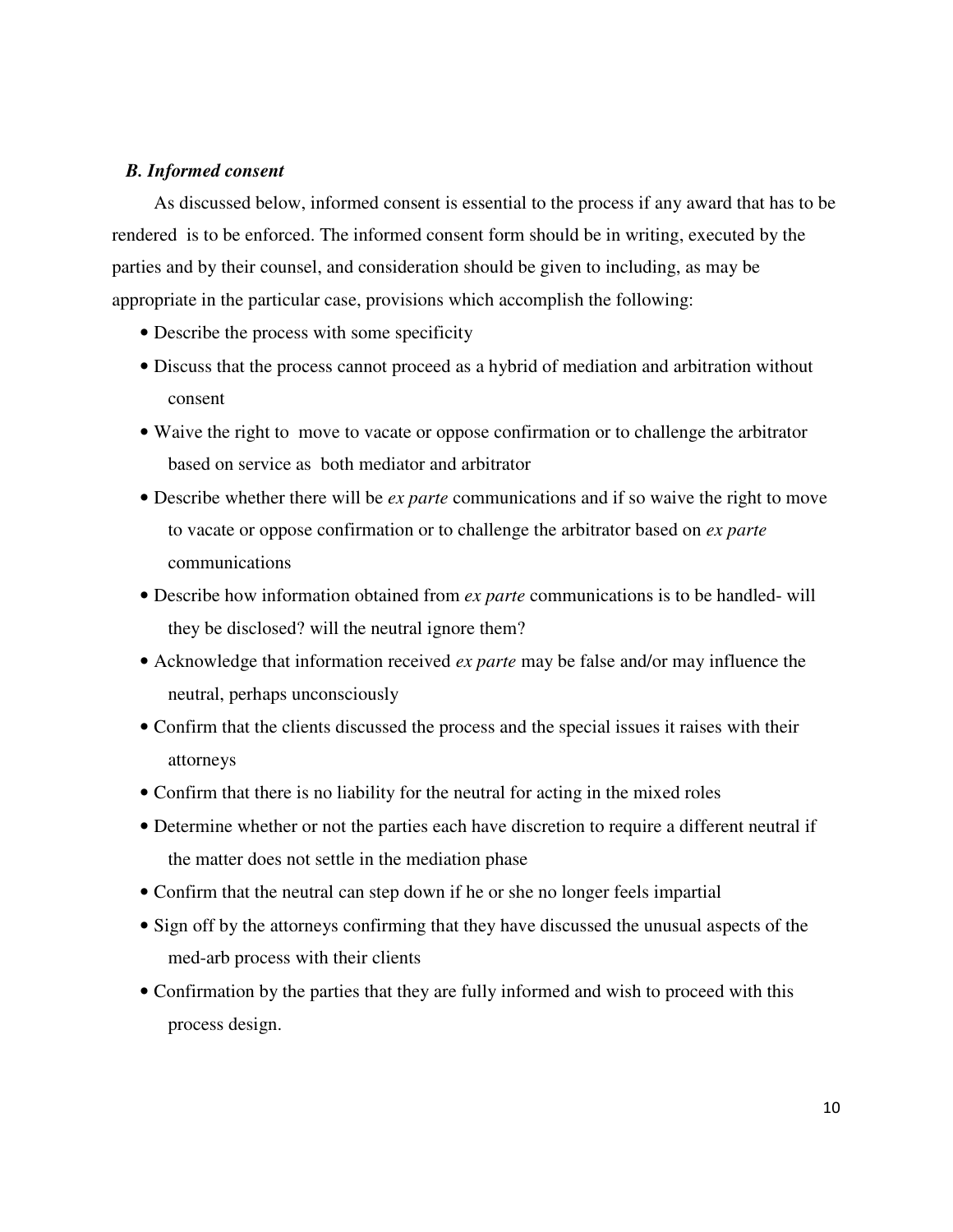The parties should be made aware that the neutral may be influenced, whether consciously or unconsciously, by the interests and other matters that were discussed with the neutral during the mediation phase. Study after study has established that the mind's unconscious impacts decision making.<sup>13</sup> While many other aspects of the *ex parte* discussions may influence the neutral in decision making, perhaps the gravest concern in this regard is the effect of the psychological phenomenon known as the "anchoring" phenomenon. This known phenomenon leads to decisions which are influenced by numbers that have been presented even though those numbers are not rationally related to the decision to be made.<sup>14</sup> Settlement discussions in a mediation, even if ultimately unsuccessful, generally lead to an exchange of numbers or other terms that demonstrate that the claimant is willing to take less, sometimes significantly less, than the amount of damages demanded. It can be argued that those exchanges will influence the arbitrator, if the arbitrator determines that there is liability, with respect to the determination of the quantum of damages.

This is a valid concern, but an arbitrator cognizant of the influence of the "anchoring" phenomenon would take special care to assess the damages presentations offered in the arbitration and to make an assessment of damages based only on that evidence without regard to the settlement numbers. This issue raises questions similar to the occasional instances in which settlement negotiation evidence creeps into an arbitration hearing, and in my view does not have any impact on the final award.

#### *C. Enforceability*

A critical concern is, of course, enforceability*.* Every new twist in the process design creates another opportunity for post award attack.In the United States, although no high court has yet ruled on these issues, lower courts in several states have had the opportunity to address med-arb. Those courts have endorsed the ability of the parties to design a med-arb process,

 $\overline{a}$ 

<sup>&</sup>lt;sup>13</sup> See e.g., Chris Guthrie, Jeffrey J. Raclinski, Andrew J. Wistrich, "Blinking on the Bench: How Judges Decide Cases", 93 Cornell L. Rev 1 (2007). While those studies relate to judges, they are equally relevant to decision making by arbitrators.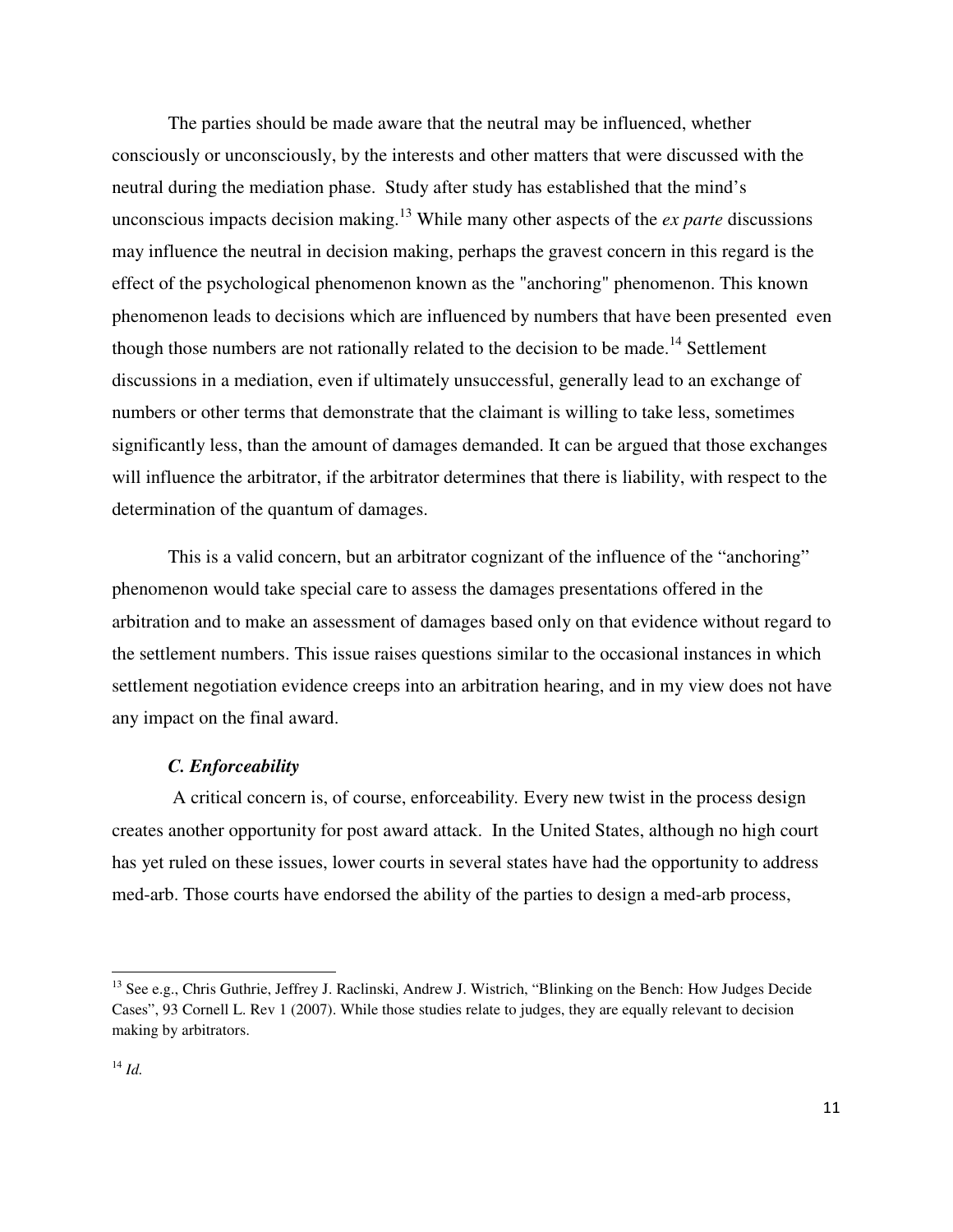including permitting *ex parte* communications that are not disclosed in the arbitration phase.<sup>15</sup> As one court stated, "[Med-arb] proceedings, when properly executed, are innovative and creative ways to further the purpose of alternative dispute resolution."<sup>16</sup> However, the courts' decisions all hinge on informed consent. That consent has to be done properly to be effective if there is a later challenge.

Which other jurisdictions would similarly accept what is in essence a waiver of due process if *ex parte* communications are held is open to question. For example, some would argue that the U.K. Human Rights Act of 1998 should be viewed as precluding a waiver of procedural fairness.<sup>17</sup> The recent decision of the court in Hong Kong in *Gao Haiyan v. Keeneye Holdings*  Ltd.<sup>18</sup> is the first case that dealt with the enforcement of an award under the New York Convention which was challenged because there had been *ex parte* settlement talks by a member of the tribunal with one of the parties. It suggests an analysis the courts can adopt to enforce foreign arbitration awards even if they present med-arb facts that might not be consistent with local requirements.

In *Gao Haiyan v Keeneye Holdings Ltd.* an arbitration was held in mainland China. Following the hearing, the tribunal suggested that the parties settle and enlisted the Secretary-General of the institutional provider in China to assist them in settling the case. One of the arbitrators met with one party's shareholder and the Secretary-General over an expensive dinner. A recommendation was made as to the settlement payment to be made. The settlement suggestion was ultimately refused and a second arbitration hearing was held at which no complaint was lodged about the meeting with the arbitrator. The final award was challenged in the court in the Chinese seat on the ground that the tribunal showed favoritism and malpractice. The Chinese court rejected these arguments, finding that the events at the dinner amounted to mediation, which was permitted under the Chinese institutional arbitration rules that governed, and it enforced the award. l

<sup>15</sup> See discussion and cases cited in Edna Sussman, *Developing an Effective Med-arb/Arb-med Process*, New York Dispute Resolution Lawyer, Vol. 2 No. 1 (2009).

<sup>16</sup> *Bowden v. Weickert*, No. S-02-017, 2003 WL 21419175 (Ohio App. 6 Dist. June 20, 2003).

<sup>&</sup>lt;sup>17</sup> For a compendium of articles about med-arb and arb-med from jurisdictions around the world, see New York Dispute Resolution Lawyer, Vol. 2, no. 1 (2009) .

<sup>&</sup>lt;sup>18</sup> Gao Haiyan and another v. Keeneye Holdings Ltd. and another, CACV 79/2011, High Court of the Hong Kong Special Administrative Region Court of Appeal, Hon Tang VP, FOK JA and Sakhrani J (December 2, 2011).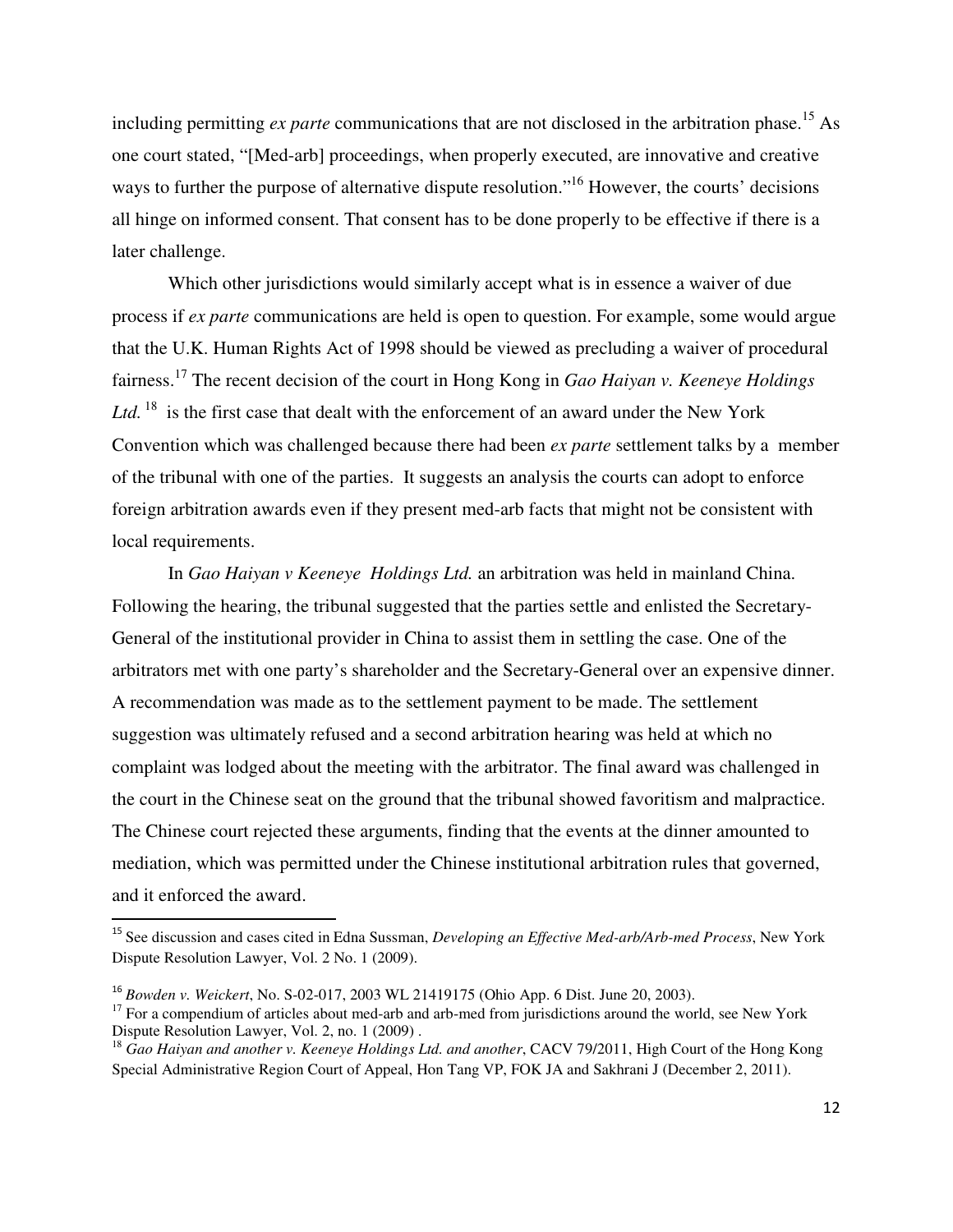The Hong Kong Court of Appeal reversed a Hong Kong lower court refusal to enforce on public policy grounds, and enforced the award stating that "whether that [conduct] would give rise to an apprehension of apparent bias, may depend also on understanding of how mediation is normally conducted in the place where it was conducted." The court gave weight to the decision of the mainland China court which had refused to set aside the award. Thus the Hong Kong appellate court deferred to what would be acceptable where the award was issued and did not look to its own public policy in determining enforcement.

While the Hong Kong courts did ultimately enforce the award, it was a long and likely expensive process. And courts in other jurisdictions may come to a different conclusion based on their own laws or choosing to apply their own public policy.

#### **IV. Conclusion**

With the user drum beat demanding faster and cheaper dispute resolution mechanisms, same neutral med-arb and arb-med-arb is a process that may serve parties well in appropriate circumstances. Most cases do settle in mediation and settlement rates in a med–arb context should be even higher than in a traditional mediation. Arbitrators are beginning to recognize the possibilities such a process affords and the historical reluctance to engage in such a mixed process is dissipating. In a survey I conducted recently of 400 arbitrators I asked "Would you be willing to mediate a case in which you were sitting as an arbitrator if the parties gave you informed consent?" 51.6 % replied yes. But to lead to successful outcomes for the parties, medarb and arb –med must be utilized after careful consideration and an informed agreement by the parties to the precise nature of the process design coupled with a review of the pertinent law in the relevant jurisdictions.

Edna Sussman is a full time independent arbitrator and mediator and is the Distinguished ADR Practitioner in Residence at Fordham University School of Law. She was formerly a litigation partner at the law firm of White & Case LLP. Ms. Sussman serves on the Board and the Executive Committee of the American Arbitration Association and the Board and Executive Committee of the College of Commercial Arbitrators and is Vice-Chair of the New York International Arbitration Center. She is a fellow of the Chartered Institute of Arbitrators. Ms. Sussman is a former Chair of the Dispute Resolution Section of the New York